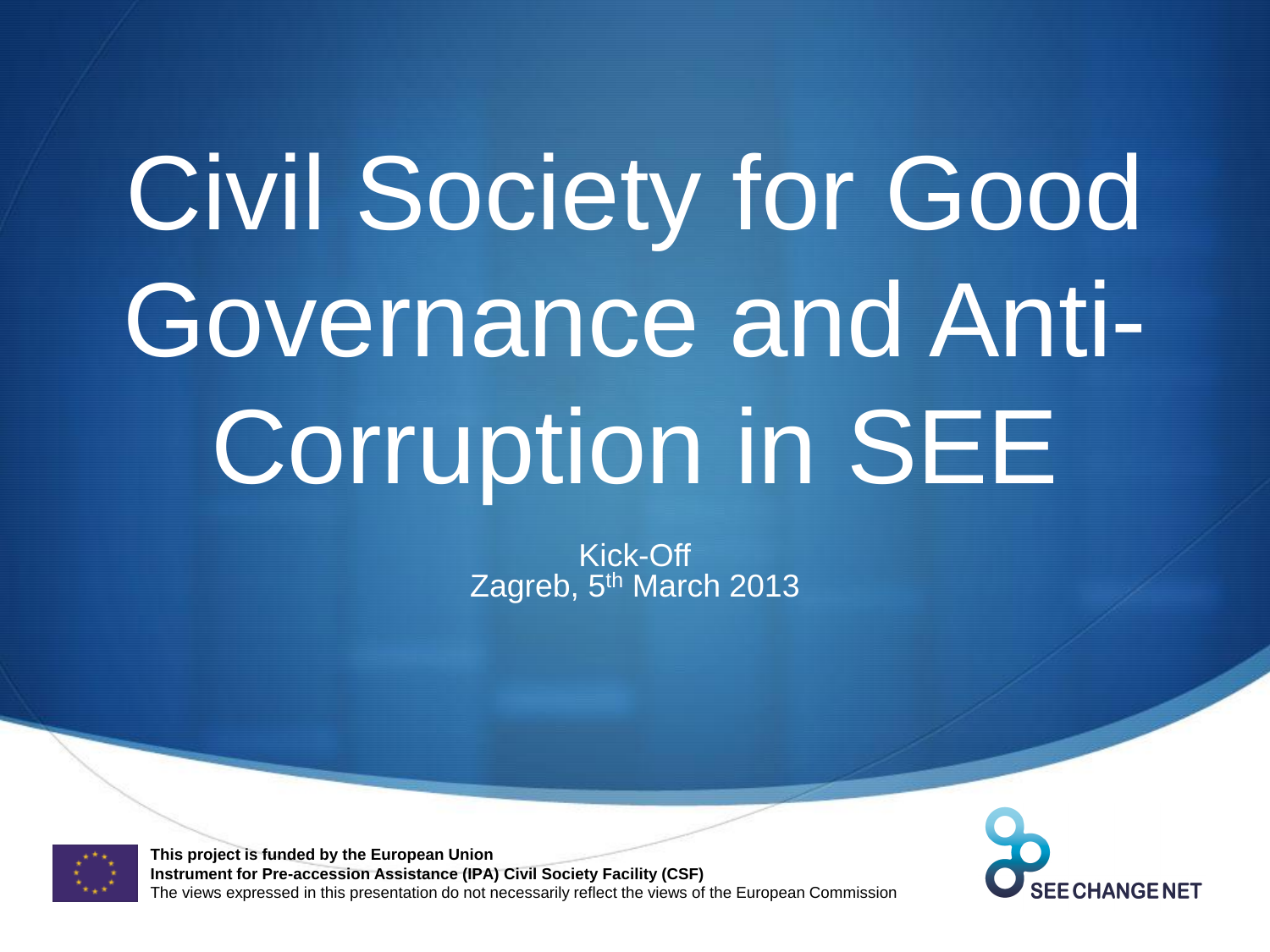#### SEE SEP Partners



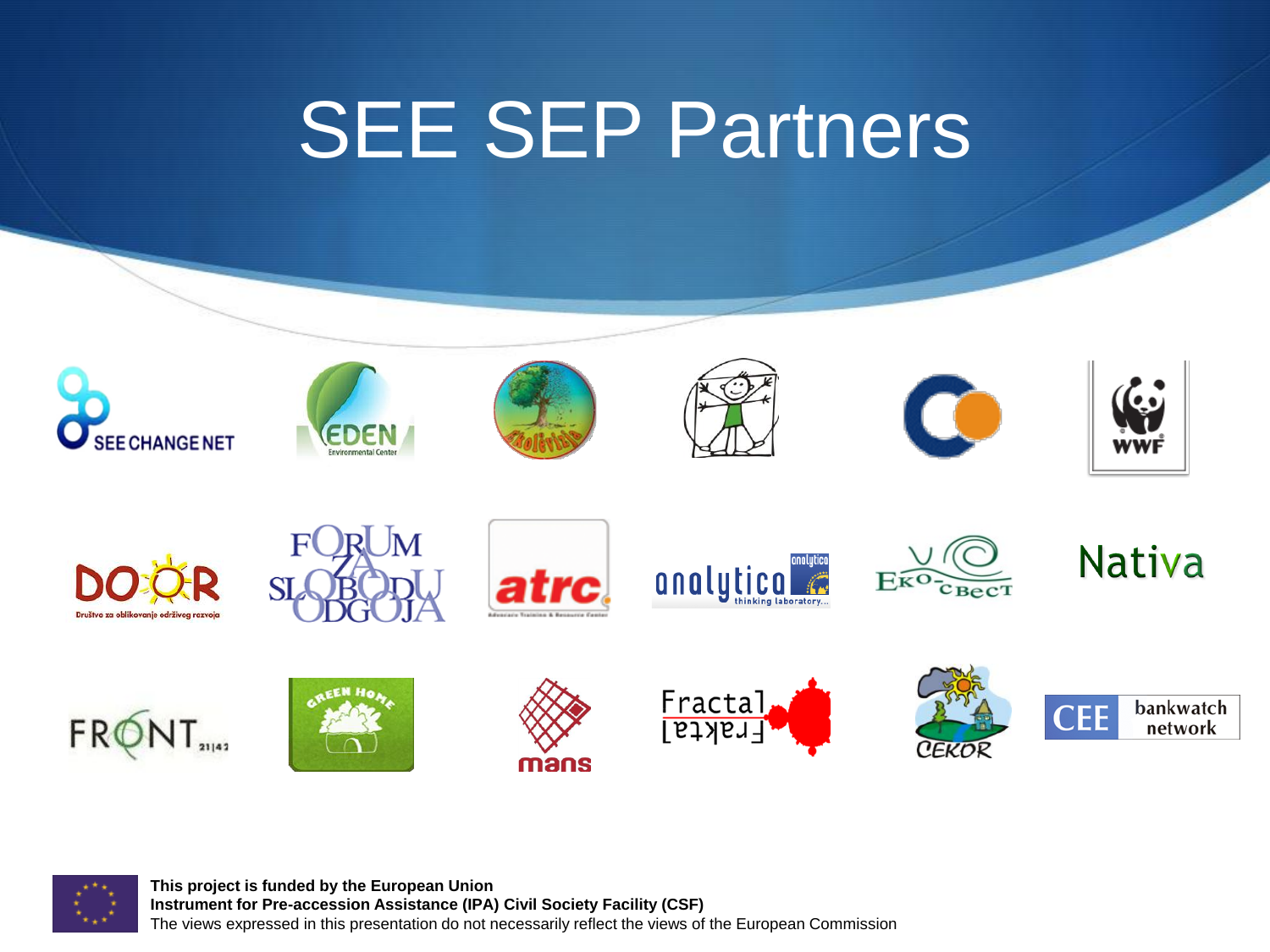#### Money TALKS...etc.

# **44,000,000,000 €** 2015 **6/7 cents/Kwh 19/20 cents/Kwh 20/20/20 2050 Road Map**



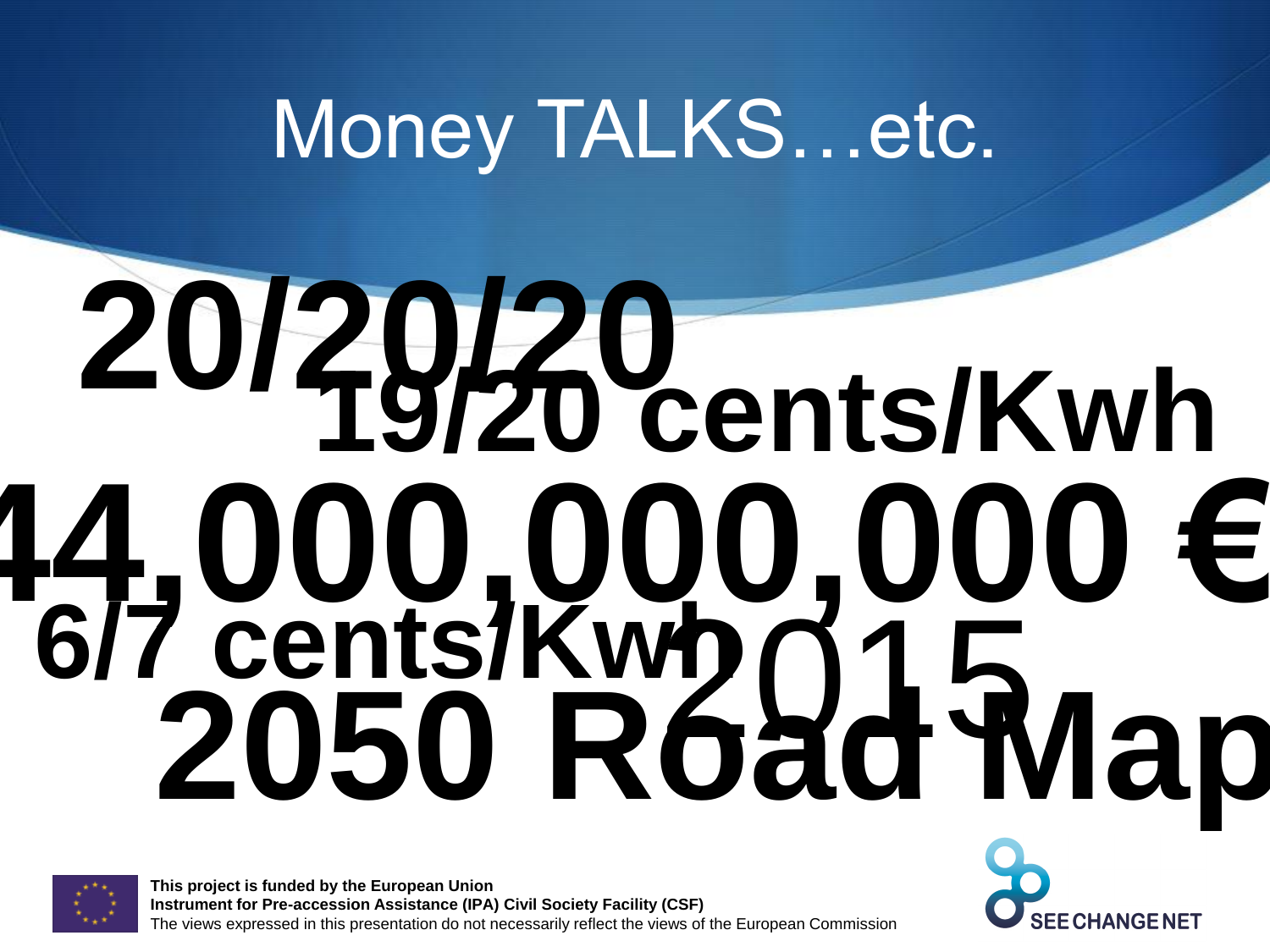#### Programme Components

- **The Target Groups**  $\frac{1}{\sqrt{2}}$
- **The Energy Model**
- **The Red Flags**  $\mathbf{a}$
- $\theta$ **The Monitoring**



 $\frac{1}{\sqrt{2}}$ **Fact-based Advocacy**

Ranked out of a total of 176 countries

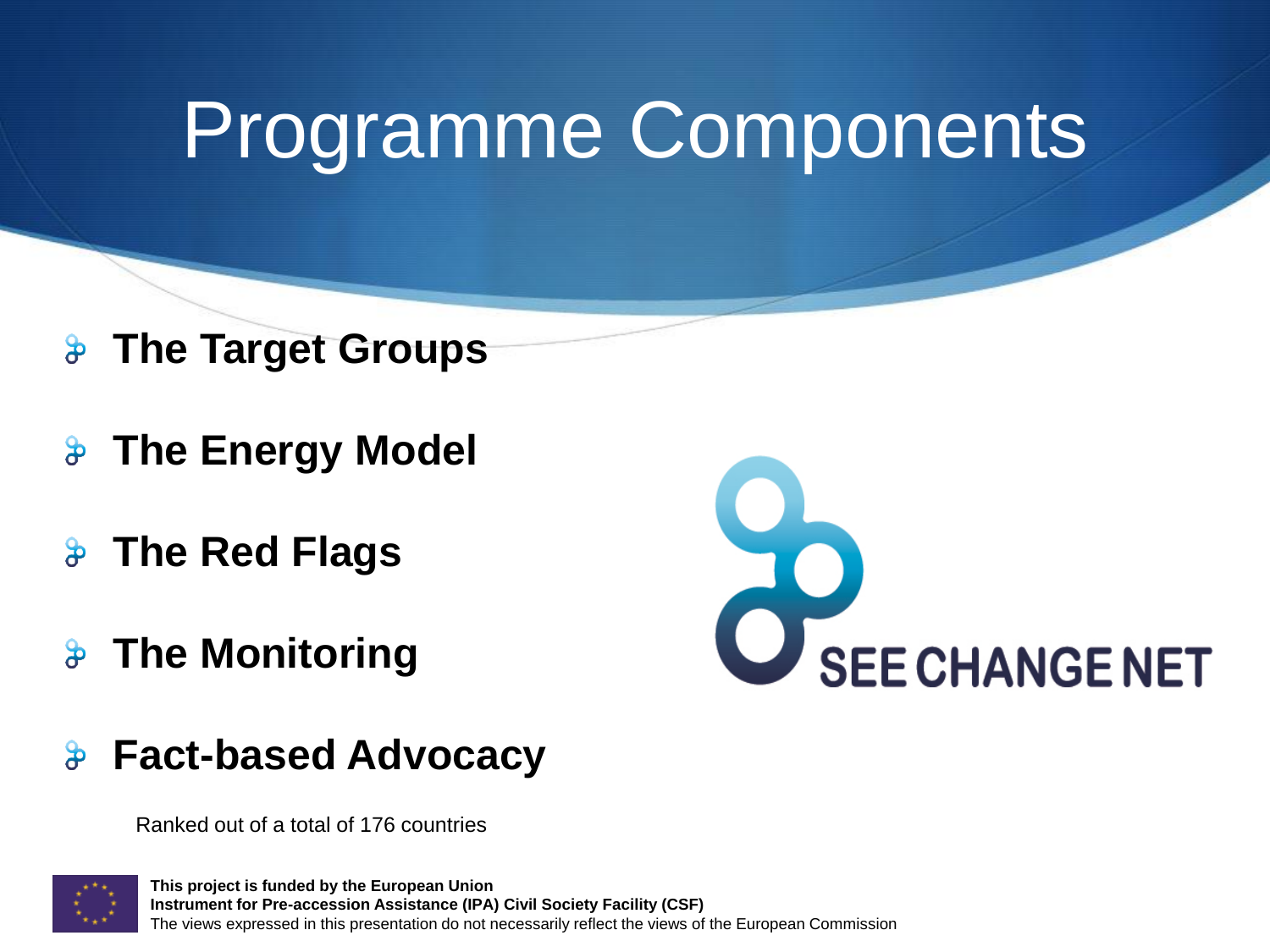#### Corruption Perception

|                          | & Albania          | 113 |
|--------------------------|--------------------|-----|
| $\mathbf{e}$             | <b>Bosnia</b>      | 72  |
| $\mathbf{B}$             | Croatia            | 62  |
| $\frac{1}{\sqrt{2}}$     | Kosovo             | 105 |
|                          | <b>&amp; FYROM</b> | 69  |
| $\boldsymbol{\vartheta}$ | Montenegro         | 75  |
| $\frac{1}{2}$            | Serbia             | 80  |
| $\clubsuit$              | Kosovo             | 105 |
| $\mathbf{e}$             | Moldova            | 94  |
| $\mathbf{\vartheta}$     | <b>Ukraine</b>     | 144 |

Ranked out of a total of 176 countries





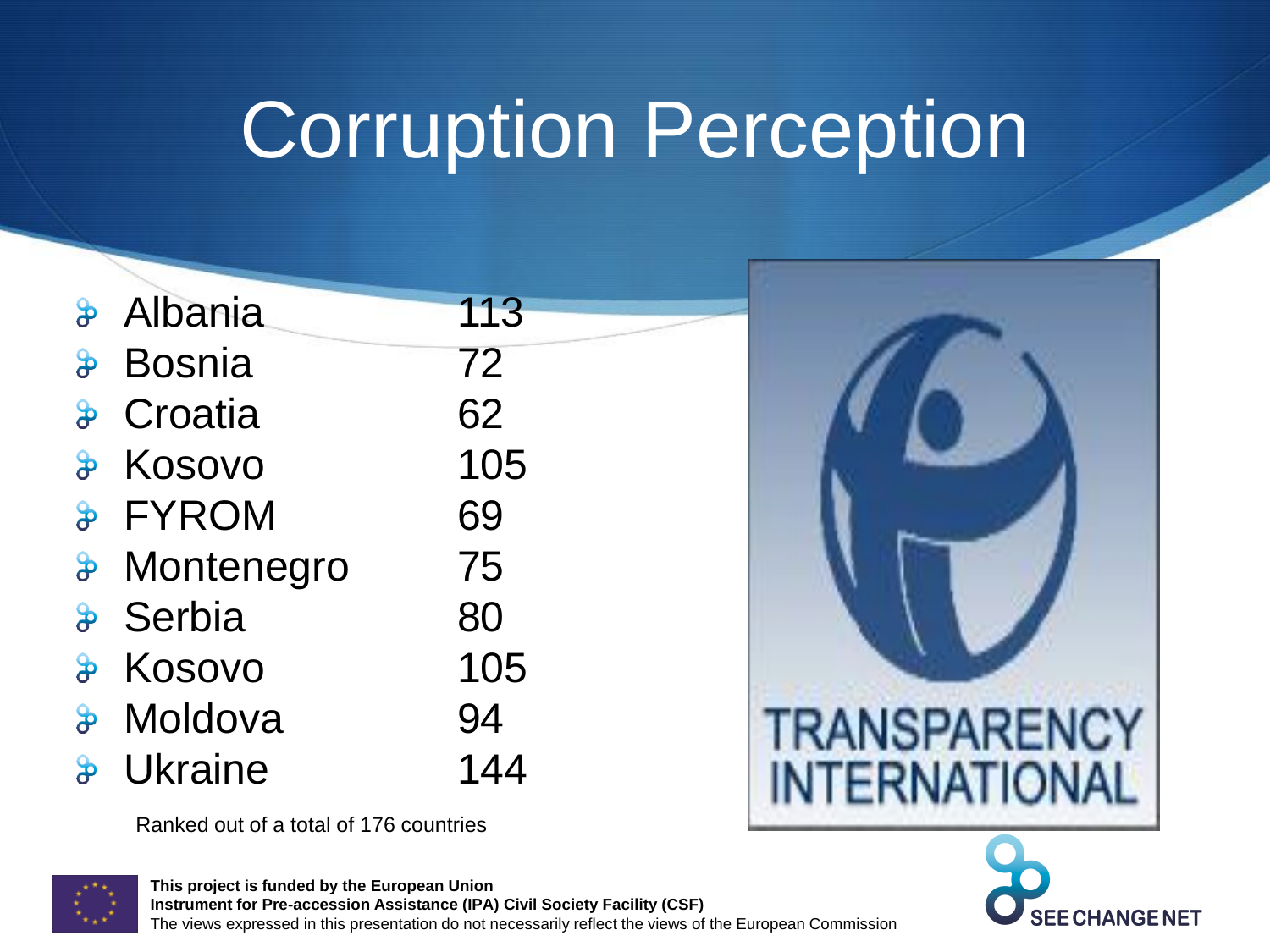#### Co-ordination & Co-operation

- $\frac{1}{2}$  The Member States of the Energy Community all face significant challenges in respect of the rule of law
- Independence of courts  $\mathbf{P}$
- Quality of judiciary
- Property rights
- Fundamental Rights  $\boldsymbol{\vartheta}$
- Open Government
- Regulatory Enforcement







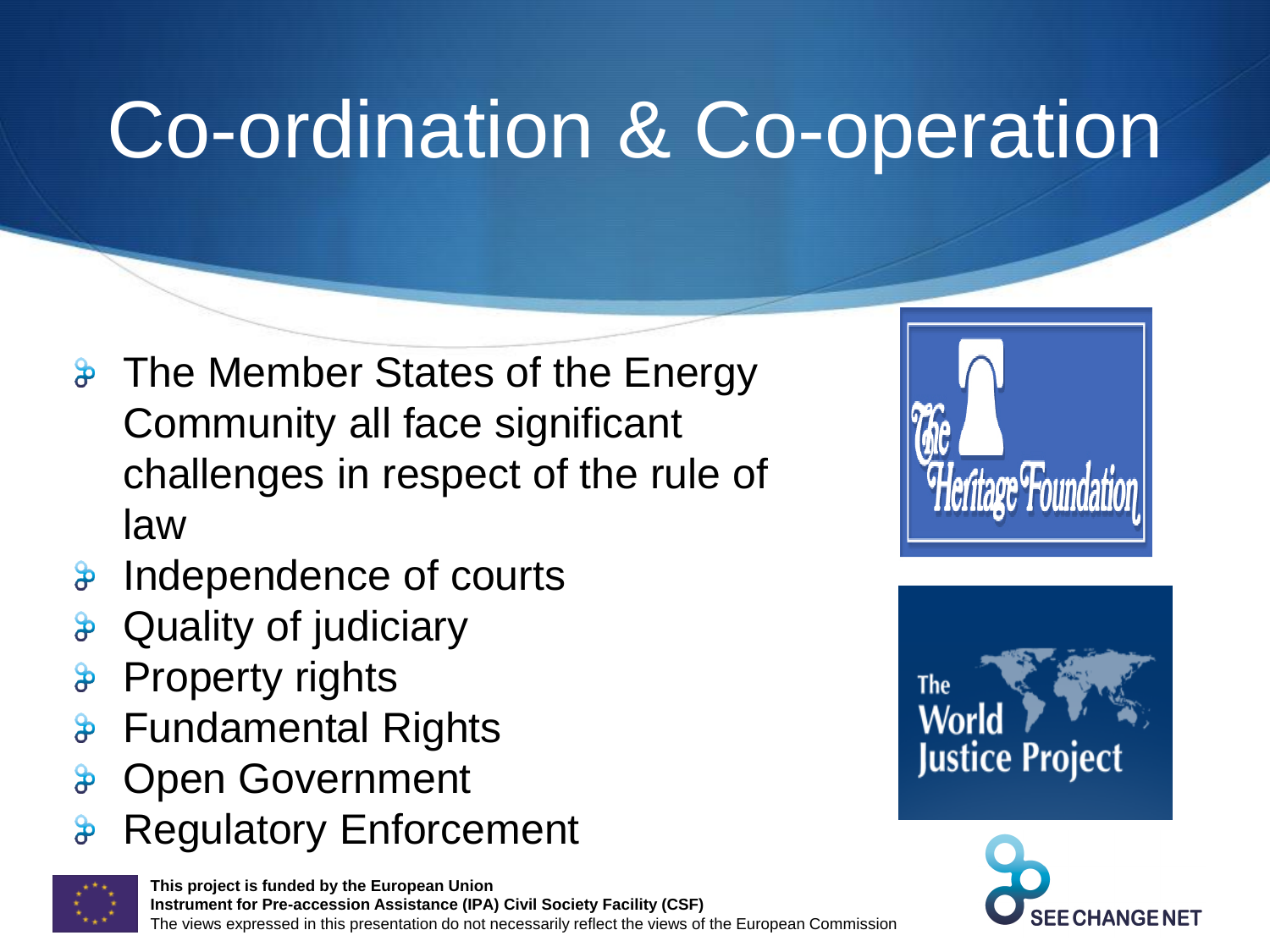#### Blind Justice…

- Montenegro, Bosnia (RS) –EFTA
- Albania, Bosnia DF/DPM  $\mathbf{e}$
- Croatia INA  $\mathbf{R}$
- Kosovo TE C
- FYROM XX
- **& Serbia Kolubara**



Ranked out of a total of 176 countries



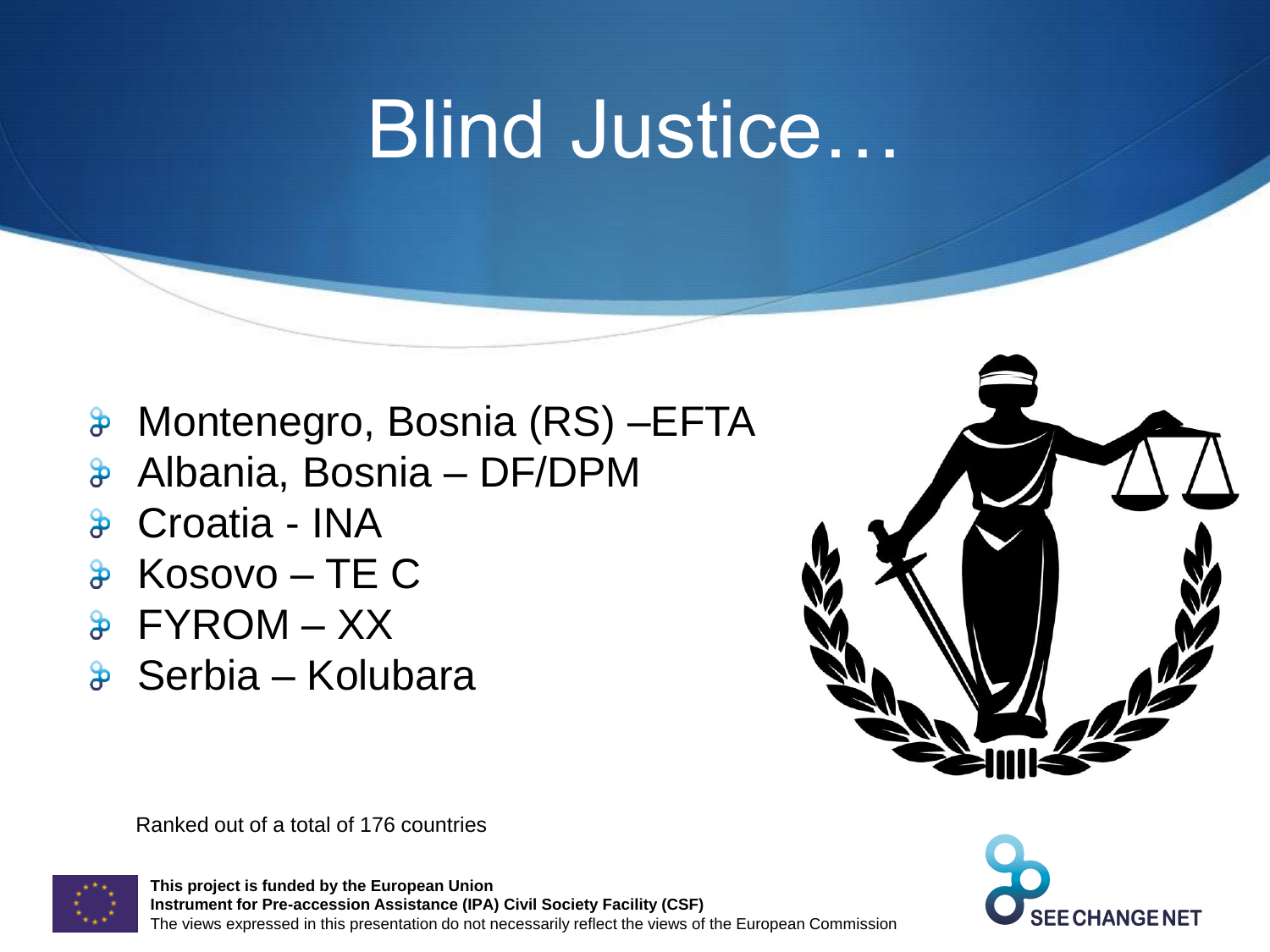### EU EnergyAcquis in the EnCom Context

- **&** Context of corruption, lack of rule of law, and lack of resources makes delivery of the acquis formidable.
- **&** Any true strategy must take account of the context in which the energy acquis has to operate.
- Compelling argument for strong flanking measures to support the: **Frant Sorran** Riley, City University, London